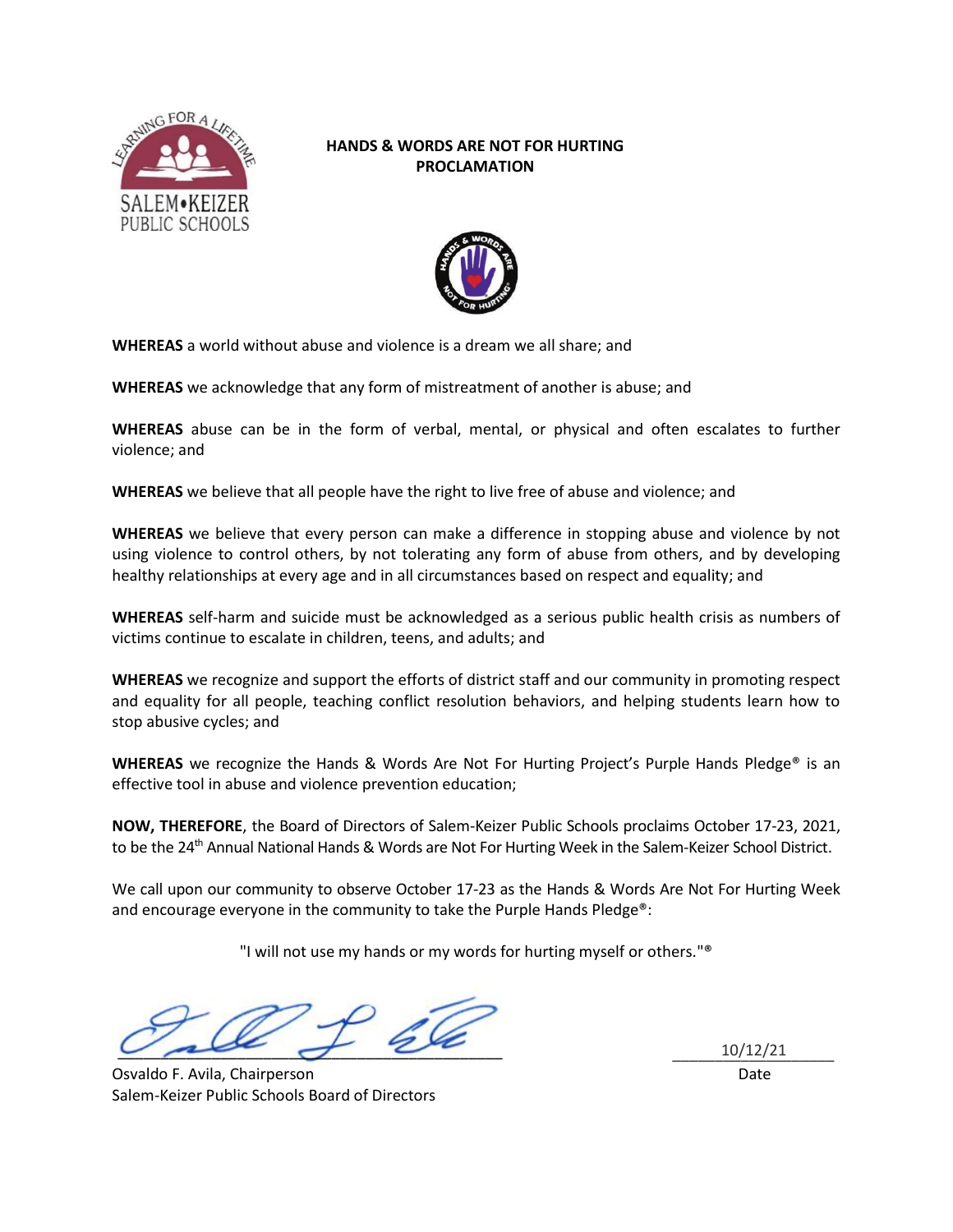

## **KEAÑ** PĀ KO IM NAAN KO REJ JAB NAN KŌMETAK



AINWOT KE juon lal eo ejjelok kokkure im jorrāān ie ej juon ettōnak eo kōj wōj ekōnaan; im

AINWOT KE jej kile bwe jabdewōt kōmman ko rej jab emman ñan bar juon armej ej melele in kokkure; im

**AINWOT KE** kokkure emaroñ itok ilo nememe in kōnono, kōlmānlokjen, ak ilo kanniōk im ekkā an laplok ñan kōmetak ak rubrub kien; im

AINWOT KE jej tōmak bwe aolep armej ewor aer maroñ in mour ilo aer jab ioon kokkure im kōmetak ko; im

AINWOT KE jej tōmak bwe aolep armej remaroñ kōmman oktak ilo aer kabōjrak kokkure im kōmetak ro jet ilo aer jab kōjerbal kōmetak ñan peke ro jet, ilo aer jab kōtļok bwe en wor jabdewōt kokkure ko jān ro jet, im kōmman jet jemjerā ko rewāmourur ilo aolep iiō ko dettan armej im ilo aolep jōkjōk ko ilo pedped wōt ioon kautiej im jeļā ņae doon; im

**AINWOT KE** kokkure kõj make im bõk mour ko ad make rej jet wāween elap aer kauwōtata ñan ājmour kein an aolep armej ilo an nōmba ko kab de wanlōñļok ippān ajiri ro, jodikdik ro im rūtto ro; im

AINWOT KE jej kile im jutak likin jerbal ko an rijerbal ro ilo district eo im jukjukinpād eo ad ilo ad kõlaplok ad kautiej im kõmman bwe en eijelok kalijõklok ñan aolep armej, im katakin manit ko ñan lolorjaki idaaptok ko, im jipañ rijikuul ro kabōjrak an wōnmaanlok kokkure ko; im

AINWOT KE jej kile būrookraam eo an Hands & Words Are Not For Hurting Project's Purple Hands Pledge® ej juon kein jerbal eo ñan katakin kon kapeel ko an bōbrae kokkure im kōmetak ko;

KIIO, KON MEN IN, Board eo an Jikuul ko an Kien ilo Salem-Keizer ej keañ bwe Oktoba 17-23, 2021, enaaj 24 Yiio in Wiik eo an Pā ko im Naan ko rej jab Ñan Kōmetak ilo Jikuul ko an Kien ilo Salem-Keizer.

Kōmij kūr aolepen jukjukinpād ad ñan kautiej Oktoba 17-23 ainwōt Wijk eo an Pā ko im Naan ko rej jab Nan Kōmetak im jej rōjañ aolep ilo jukjukinpād in ñan bōke bwe en mweijem kallimur eo an Purple Hands Pledge<sup>®</sup> im ej ba:

"Iban kōjerbal peiō ak naan ko aō ñan kōmetak ña make ak ro jet." ®

 $10-12-21$ 

Osvaldo F. Avila, Chairperson Board eo an Jikuul ko an Kien ilo Salem-Keizer

Rainin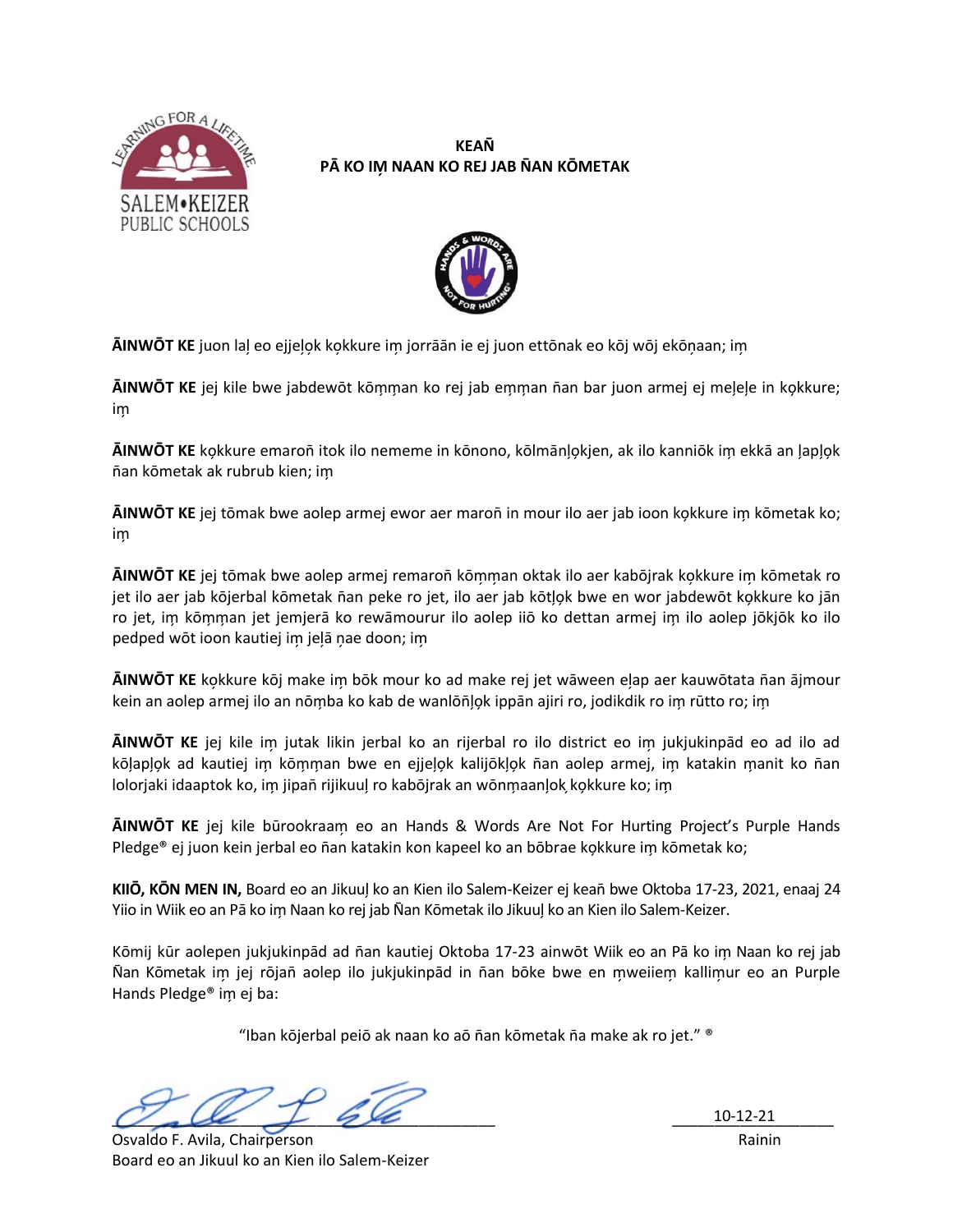

## РУКИ И СЛОВА НЕ ДЛЯ ПРИЧИНЕНИЯ БОЛИ **ПРОКЛАМАЦИЯ**



ПОСКОЛЬКУ мир без жестокости и насилия - это наша общая мечта; и

ПОСКОЛЬКУ мы признаем, что любая форма плохого обращения с другим человеком - это жестокость; и

ПОСКОЛЬКУ жестокость может проявляться в словесной, психической или физической форме и часто перерастает в еще большее насилие; и

ПОСКОЛЬКУ мы считаем, что все люди имеют право на жизнь без жестокости и насилия; и

ПОСКОЛЬКУ мы считаем, что каждый человек может внести свой вклад в прекращение жестокости и насилия, не используя насилие для контроля над другими, не допуская жестокости ни в какой форме со стороны других, и строя здоровые отношения в любом возрасте и при любых обстоятельствах на основе уважения и равенства; и

ПОСКОЛЬКУ нанесение себе увечий и самоубийство должны быть признаны серьезным кризисом общественного здравоохранения, так как число жертв продолжает расти среди детей, подростков и взрослых; и

ПОСКОЛЬКУ мы признаем и поддерживаем усилия сотрудников школьного округа и нашего сообщества, направленные на продвижение уважения и равенства для всех людей, на обучение действиям по разрешению конфликтов и на то, чтобы помочь учащимся узнать о том, как разорвать замкнутый круг жестокости; и

ПОСКОЛЬКУ мы признаем, что проект "Руки и слова не для причинения боли" (Purple Hands Pledge®) является эффективным инструментом в просвещении по вопросам профилактики жестокости и насилия:

ИСХОДЯ ИЗ ВЫШЕИЗЛОЖЕННОГО СОВЕТ ДИРЕКТОРОВ СЕЙЛЕМ-КАЙЗЕРСКИХ ГОСУДАРСТВЕННЫХ ШКОЛ провозглашает 17-23 октября 2021 года 24-й ежегодной Национальной неделей "Руки и слова не для причинения боли" в Сейлем-Кайзерском школьном округе.

Мы призываем наше сообщество отметить неделю с 17 по 23 октября как Неделю "Руки и слова не для причинения боли" и призываем всех в сообществе принять клятву фиолетовых рук (Purple Hands Pledge<sup>®</sup>):

"Я не буду использовать руки или слова для причинения боли себе или другим". ®

Osvaldo F. Avila, председатель, Совет директоров Сейлем-Кайзерские государственные школы

 $10-12-21$ Дата